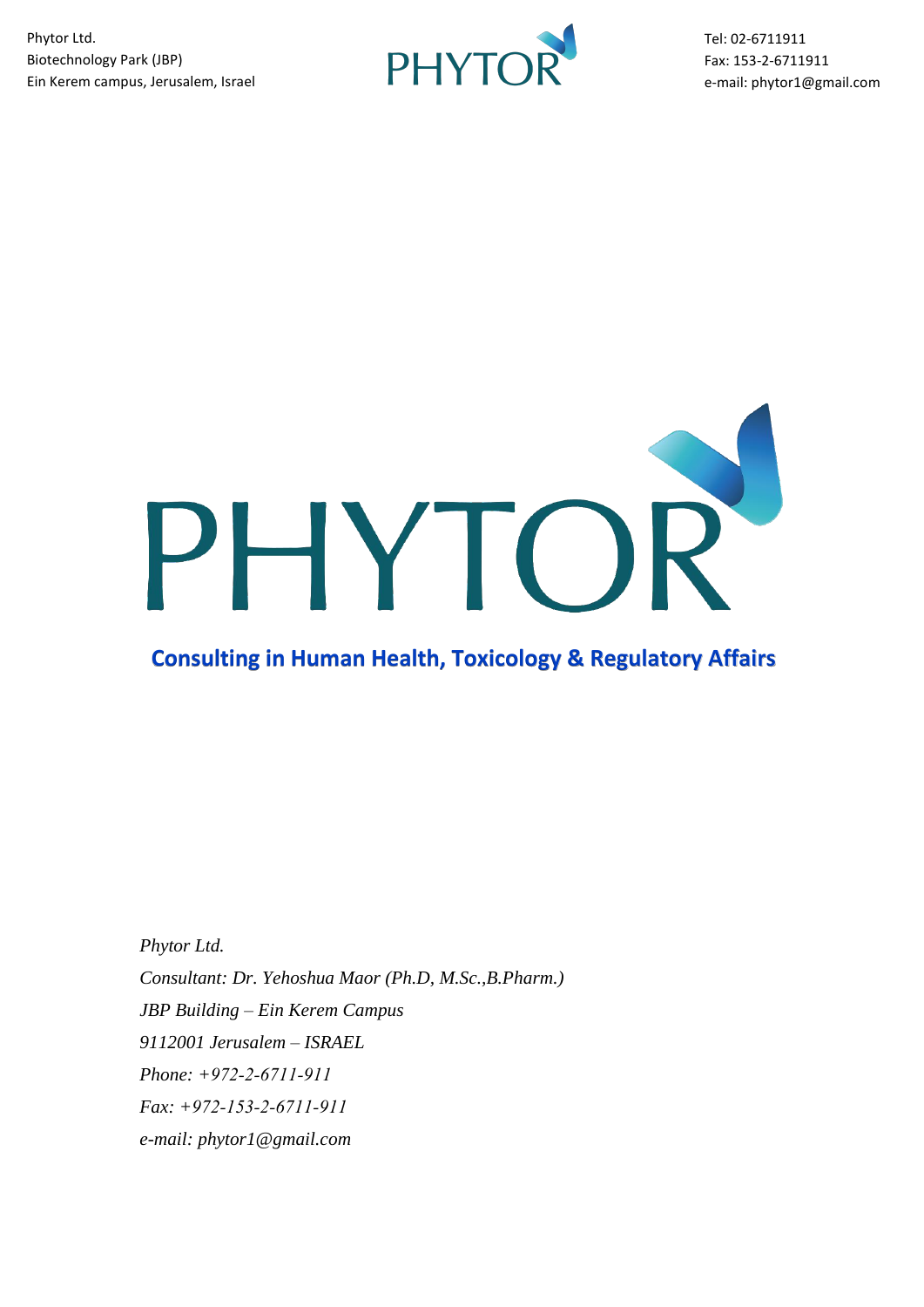

**Jerusalem, Israel June 16, 2020**

# **Expert opinion on the toxicological aspects and risk assessment of the product** *DEFENSEMEL***, a nutritional supplement from Zuf Globus**

Expert opinion on the toxicological aspects and risk assessment of the product *DEFENSEMEL*, a nutritional supplement from Zuf Globus.

This initial review relates only to the toxicological aspects and risk assessment of the inactive substances used in the formulation of *DEFENSEMEL*, a nutritional supplement from Zuf Globus. This independent opinion has been done on the request of Zuf Globus as represented by Mr. Arik Fahima.

## **Dr. Yehoshua Maor**

Expert in pharmacology, toxicology and regulation of medicines and nutritional supplements.

### About my training:

- Bachelor's degree in Pharmacy (B.Pharm , Brazil )
- Medicinal Chemistry degree (M.Sc., Hebrew University)
- PhD in Medicinal Chemistry and Molecular Biology (PhD, Hebrew University)
- Post Doctoral School of Medicine and Harvard University, Boston, USA, on Pharmacology of cardiovascular
- Coordinator of the Center of Excellence for Research in Agriculture and Environmental Health of the Hebrew University of Jerusalem (HU CEAEH) in the Rehovot campus and lecturer of Toxicology at the Faculty of Medicine in the Ein Kerem campus - Jerusalem.
- Senior consultant at Phytor Ltd. Engaged in consulting in pharmacology, toxicology and regulatory aspects of new drugs and chemical substances of medicinal plants.
- Member of the SOT (Society of Toxicology)
- Member of the ICRS (International Cannabinoid Research Society)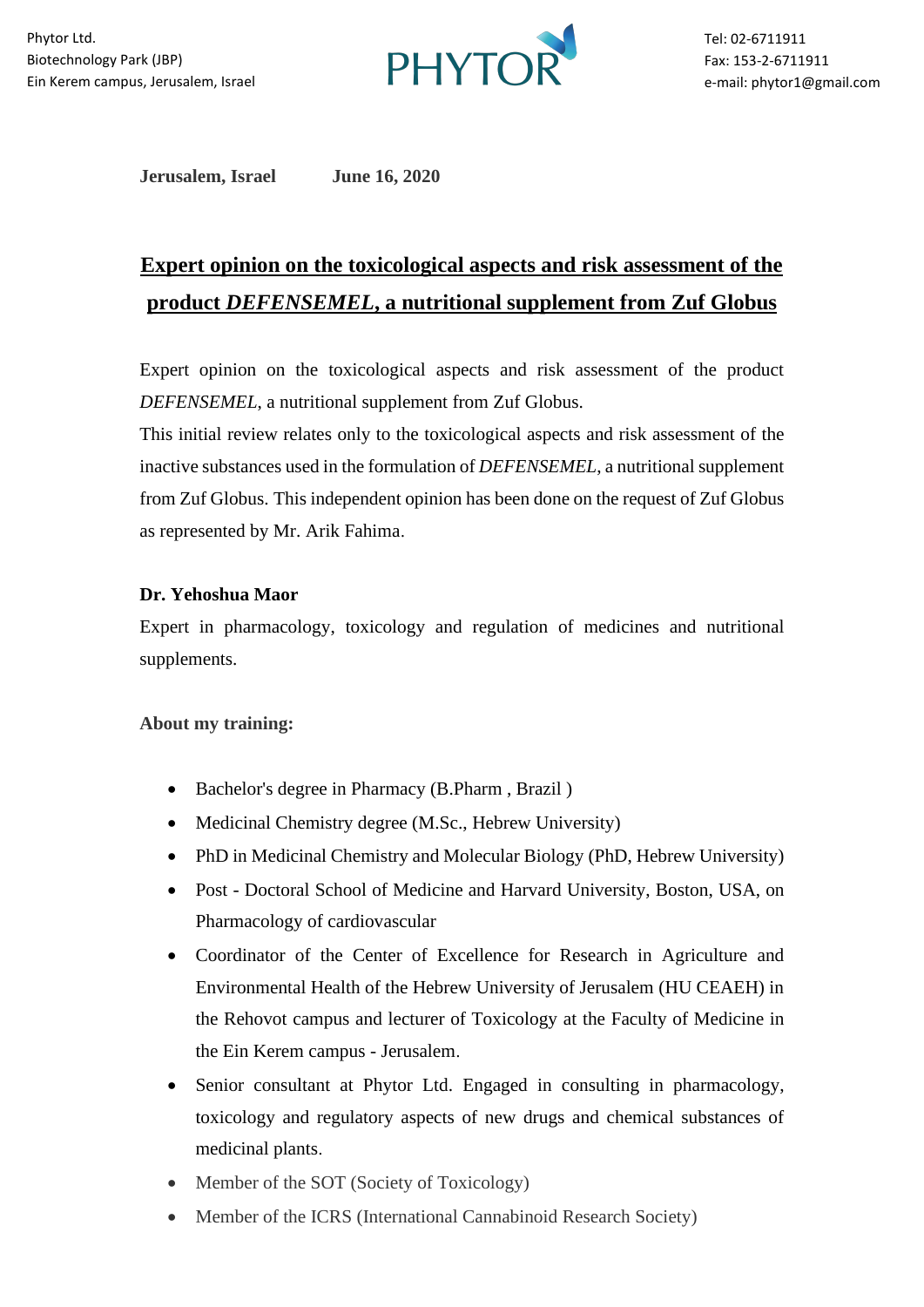

Tel: 02-6711911 Fax: 153-2-6711911 e-mail: phytor1@gmail.com

**Manufacturer:** Zuf Globus

**Product Name:** *DEFENSEMEL*

**Product Description:** Beehive product in a jar containing 120 gr.

**Directions of Use:** One teaspoon, twice a day before meals.

#### **Product Summary:**

*DEFENSEMEL* is a product from Zuf Globus which aims at strengthening the homeostasis by acting as an immunomodulator and adaptogen with strong antioxidant and anti-inflammatory activities as well as anti-stress activity and may boost mental performance. The product is recommended for healthy people who want to strengthen the body systems and fight agents that cause stress.

The unique blend of herbs which comprise the bees' feed used to produce *DEFENSEMEL* is long recognized for their biological activities on the different body systems. These biological activities are recorded on the WHO monographs and are corroborated by numerous peer-reviewed scientific publications.

In herbalism, adaptogenic is a term used to reflect the ability of a plant to work as a biological response modifier. To be considered as an adaptogen, the plant should not cause any harm or additional stress on the body, it should help the body adapt to many and varied environmental and psychological stresses and to have a nonspecific action on the body, supporting all the major systems. That is in a nutshell what *DEFENSEMEL* is designed for.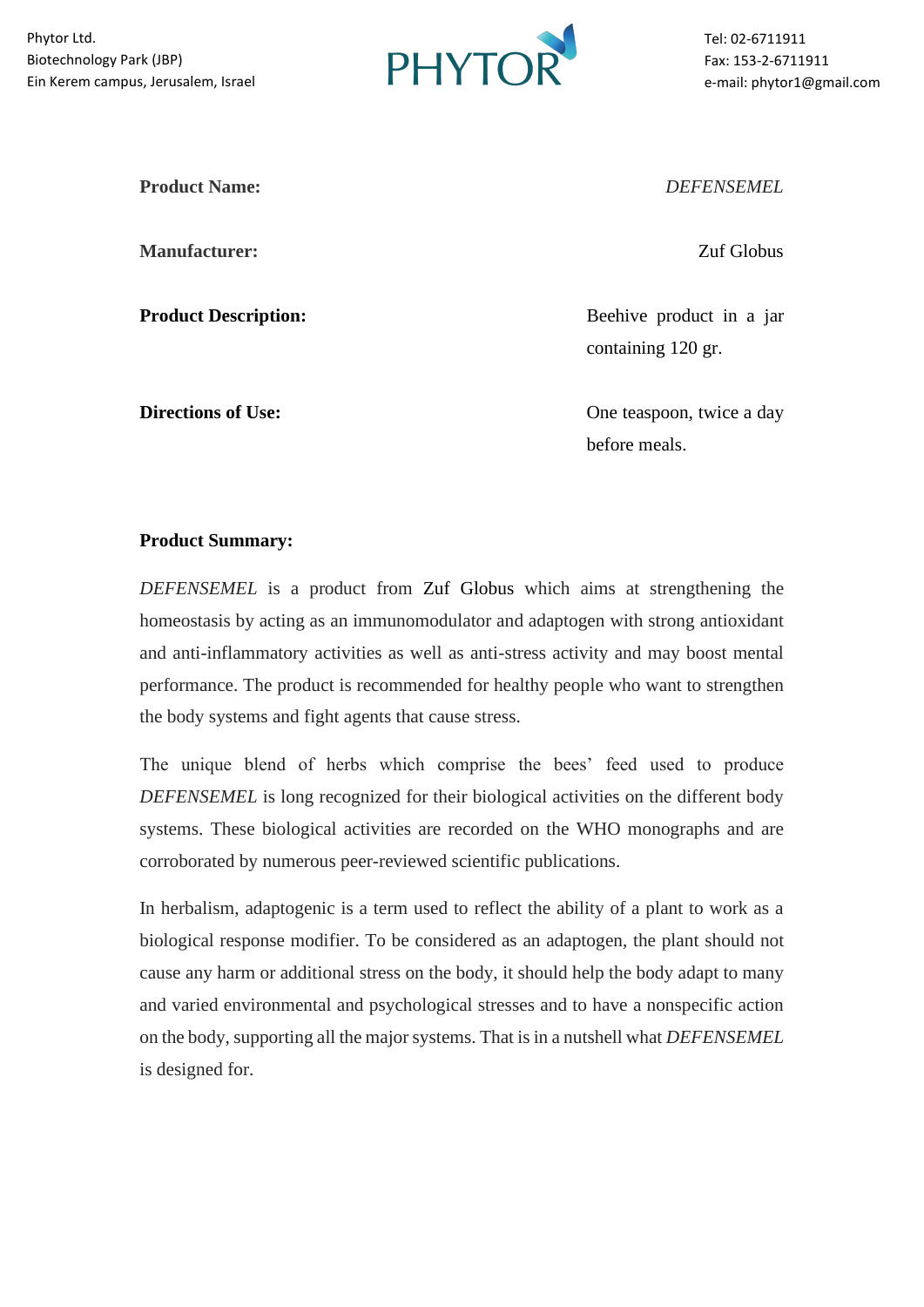

### **Herbal components in the bees' feed:**

The herbal components in this product were not added to the beehive product. Instead, they were added to the bees' feed and based on this nutrition, the bees produced the beehive product which contains the herbal compounds or their metabolites as can be seen in the chromatographic analysis, in the end of this document.

|                | <b>Botanical name</b>      | Part of the plant |
|----------------|----------------------------|-------------------|
| 1              | Uncaria tomentosa          | Dried stem bark   |
| $\overline{2}$ | Echinacea purpurea         | Root              |
| 3              | Sambucus nigra             | Flower            |
| 4              | Polygonum aviculare        | Leaves            |
| 5              | Eleutherococcus senticosus | Roots             |
| 6              | Beta vulgaris              | Root              |
|                | Medicago sativa            | Leaves            |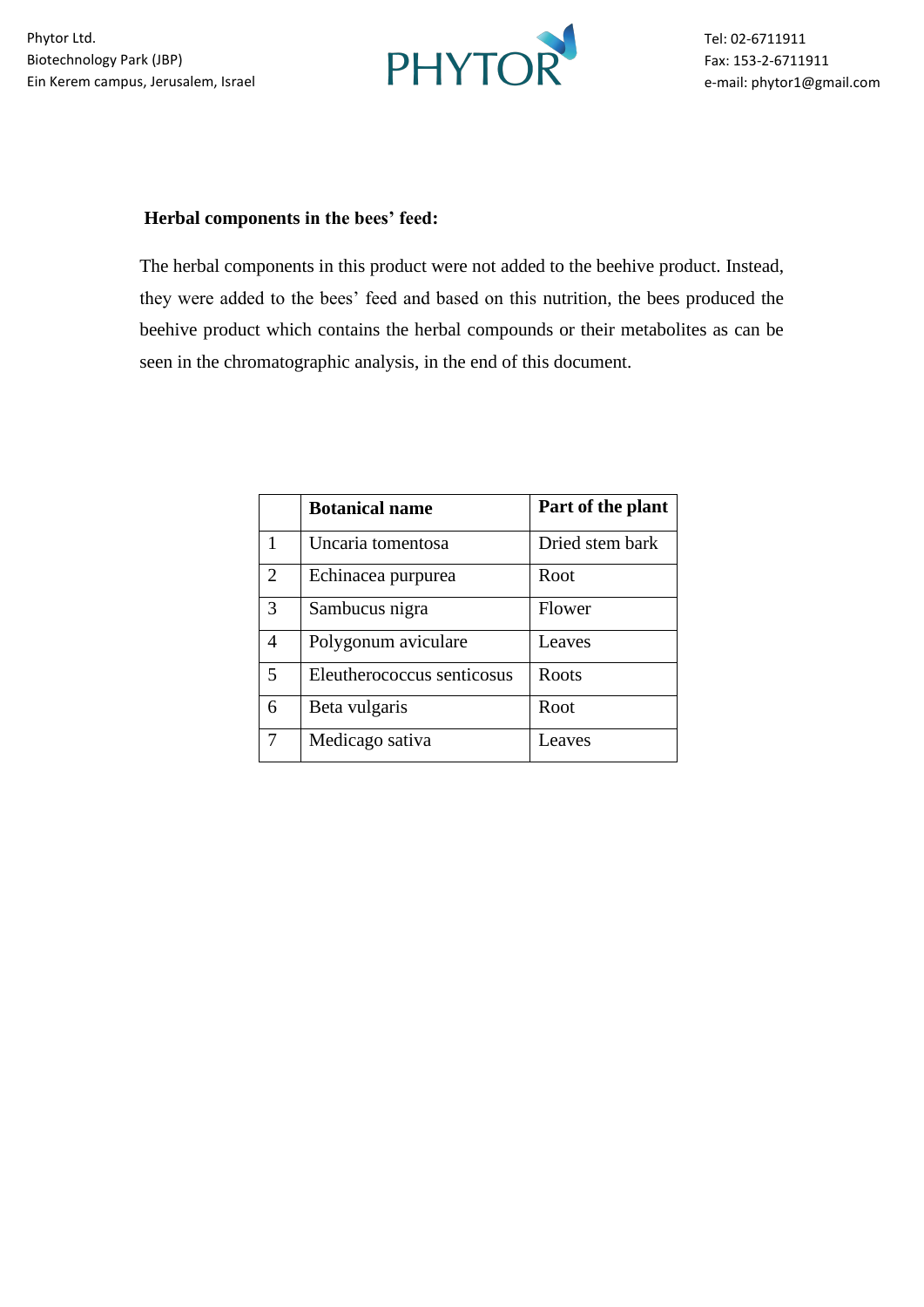

After thoroughly reviewing the scientific literature and professional, this document will refer only to the following aspects relating to *DEFENSEMEL* product components:

- 1. The amount of active substance in the plant before and after preparation of the beehive product
- 2. Reaction between components
- 3. Usual doses and toxicity of formula or component
- 4. Warnings (if any) about the product
- 5. Levels of safety

## **1. Active substances in the plants before and after preparation of the beehive product**

The amount of active ingredient in the plants before and after preparation of the beehive product can vary with the harvest season, cultivation location, and other factors.

As for herbal medicines, the active ingredient is sometimes known and sometimes requires co - factors (other materials in the plant that are active together synergistically) to achieve therapeutic goals. This leads to complications in tagging the active ingredient. One-way manufacturers have found to solve the problem of labeling is selecting the marker element (the most active component in the plant) and perform standardization of the cursor element .

However, official standardization by government agencies such as the Ministry of Health, has not been achieved yet, and therefore not required by the health of natural herbal products manufacturers in Israel or in Europe. Consequently, various companies use different markers, or different levels of the same markers, or different methods of testing marker compounds.

Both the Israeli Ministry of Health and EMEA/EFSA do not publish a list of active substances in plants. Instead, they provide a list of plants approved for use.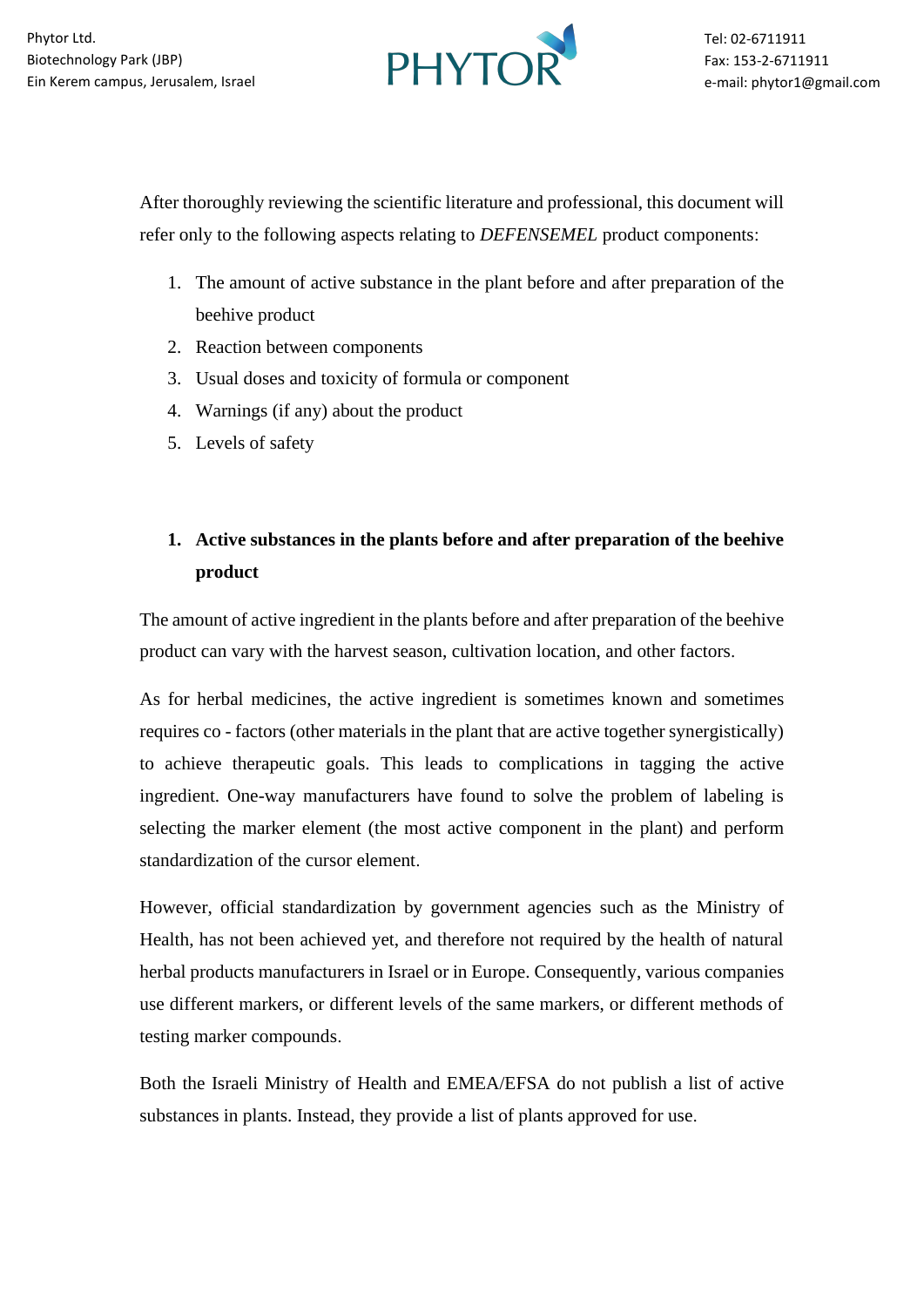

#### **2. Reaction between components**

The components of the bees' feed go through the bees' digestive system and produce metabolites which are still present and stable in the final product.

A fingerprint of the herbal compounds still can be observed in the chromatogram (HPLC), which indicates the ability of these compounds to exert their pharmacological activities as recorded in the pharmacopeia and other officially accepted sources. The matrix of the beehive product is very stable and there is no interaction between the chemical compounds during the shelf life, as can be seen in the stability tests performed on the beehive products.

## **3. Usual doses and toxicity of formula or components**

The recommended daily dose of the product allows the use of a reasonable and absolutely safe margin of toxicity. The product can be safely administered up to 4 teaspoons a day for an adult, without any fear of side effects or toxicity.

The dilution of the herbal components by the bees' processing of the bees' feed relatively weakens the toxicity of the formula thus requiring relatively large amounts the product in order to exert its pharmacological properties. To the best of my knowledge, from the toxicological standpoint, there is no fear of toxicity or poisoning from taking this product.

## **4. Warnings (if any) about the product**

Pregnant women, lactating women, patients taking prescription drugs, children- should consult their family practitioner prior to taking this product.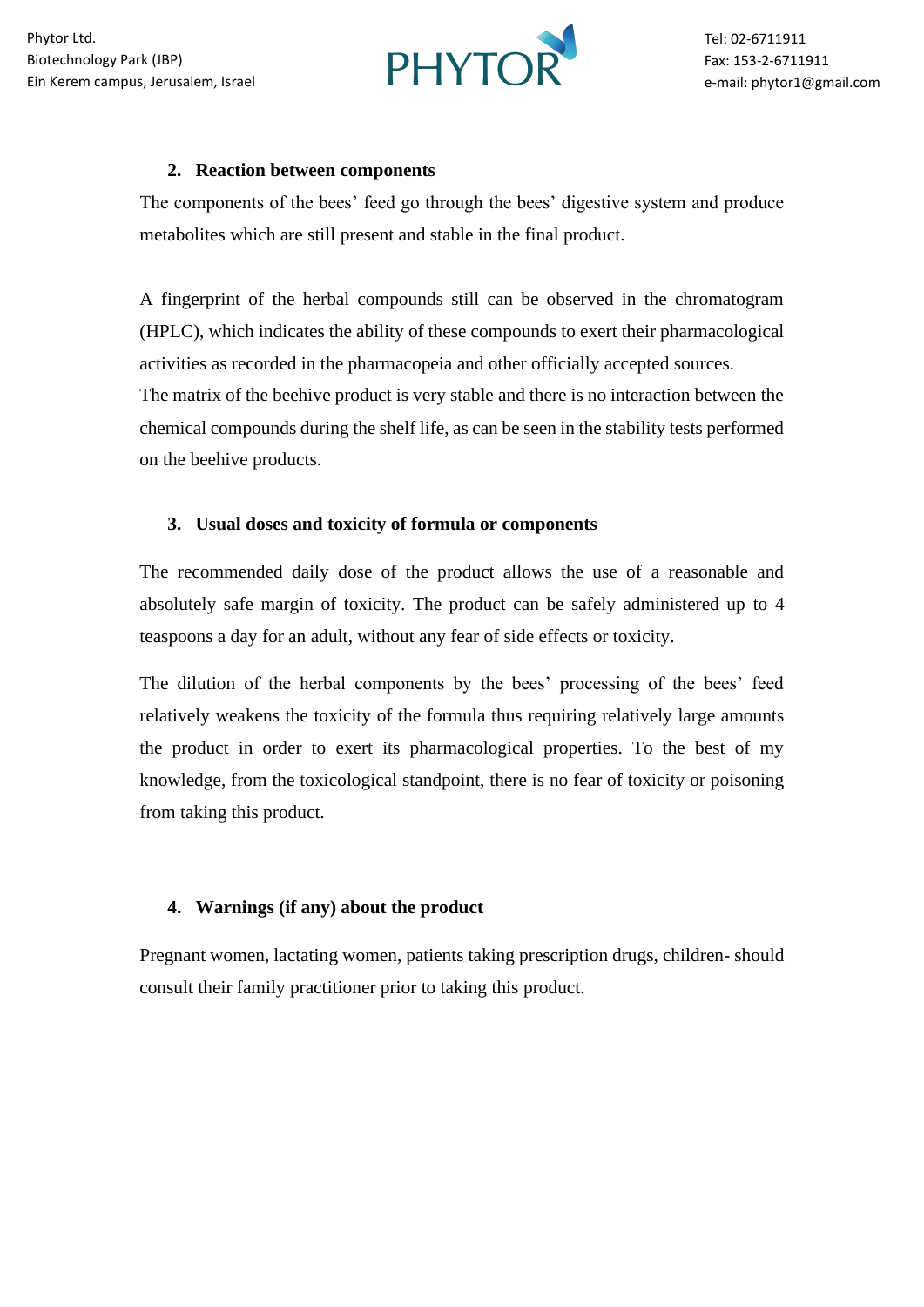

### **5. Level of safety**

Based on a critical evaluation of available public data sources listed in the bibliographic sources and above, as an expert in toxicology I have reached the conclusion that the active ingredients used in the formulation of *DEFENSEMEL* is safe for human use especially when followed the instructions for use from the manufacturer. The formulation possesses a wide safety margin concerning its risk of toxicity.

In conclusion, since these substances have been certified by the Ministry of Health and possess a long history of safe use by humans, the review of the substances and the product allows me to state that the product has a high safety level, once it is administered in accordance with the use and guidance of the Ministry of Health.

Sincerely,

Yehoshua Maor Ph.D., M.Sc., B.Pharm.

> פיטאור בע״מ 514486240.9.1 PHYTOR LTD.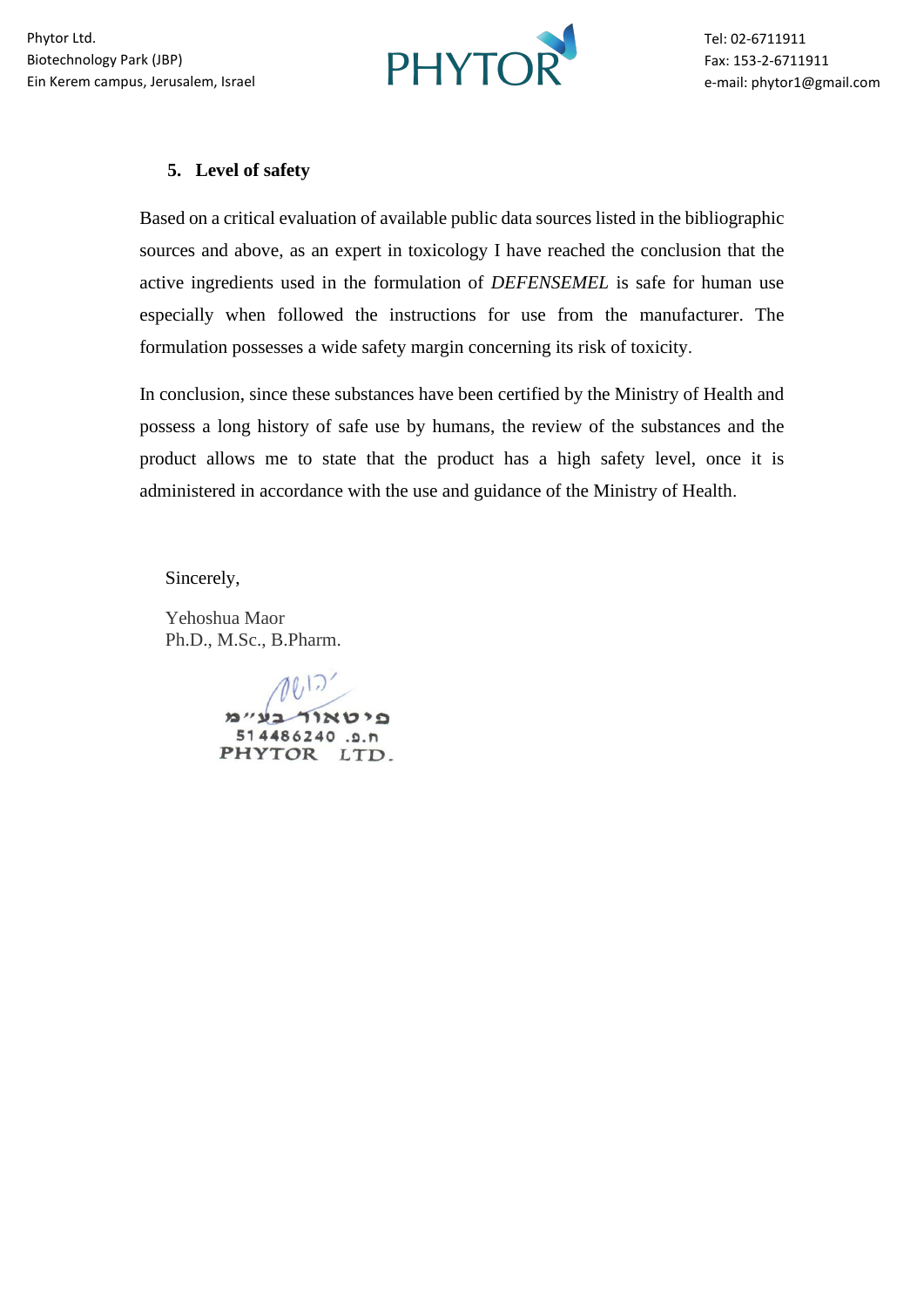

## **Product HPLC Analysis Results:**

| <b>Plant</b>       | Product           |
|--------------------|-------------------|
| Echinacea purpurea | <b>DEFENSEMEL</b> |

#### **Plant extraction**

25 ml of HPLC grade boiling water were poured into glass erlenmeyer containing 1 g of the desirable plant material and the erlenmeyer flasks were shaken for 1 hour. Then, samples from the extractions were centrifuged, and the supernatants were subjected for RP-HPLC analysis.

### **Product preparation**

*DEFENSEMEL* was diluted 1:3 in HPLC grade water, centrifuged, and supernatant was taken for RP-HPLC analysis.

### **HPLC conditions**

A Dionex ultimate 3000 system and a phenomenex C-18 (4.6 x 250) Luna column were used. Mobile phase consisting of a gradient (Table 1) of purified water acidified with 0.05% of acetic acid, (Phase A) and acetonitrile (Phase B). The flow rate and column oven temperature were 1mL/min and 40°C respectively. Optimal detection wavelength was chosen for each plant and its related product.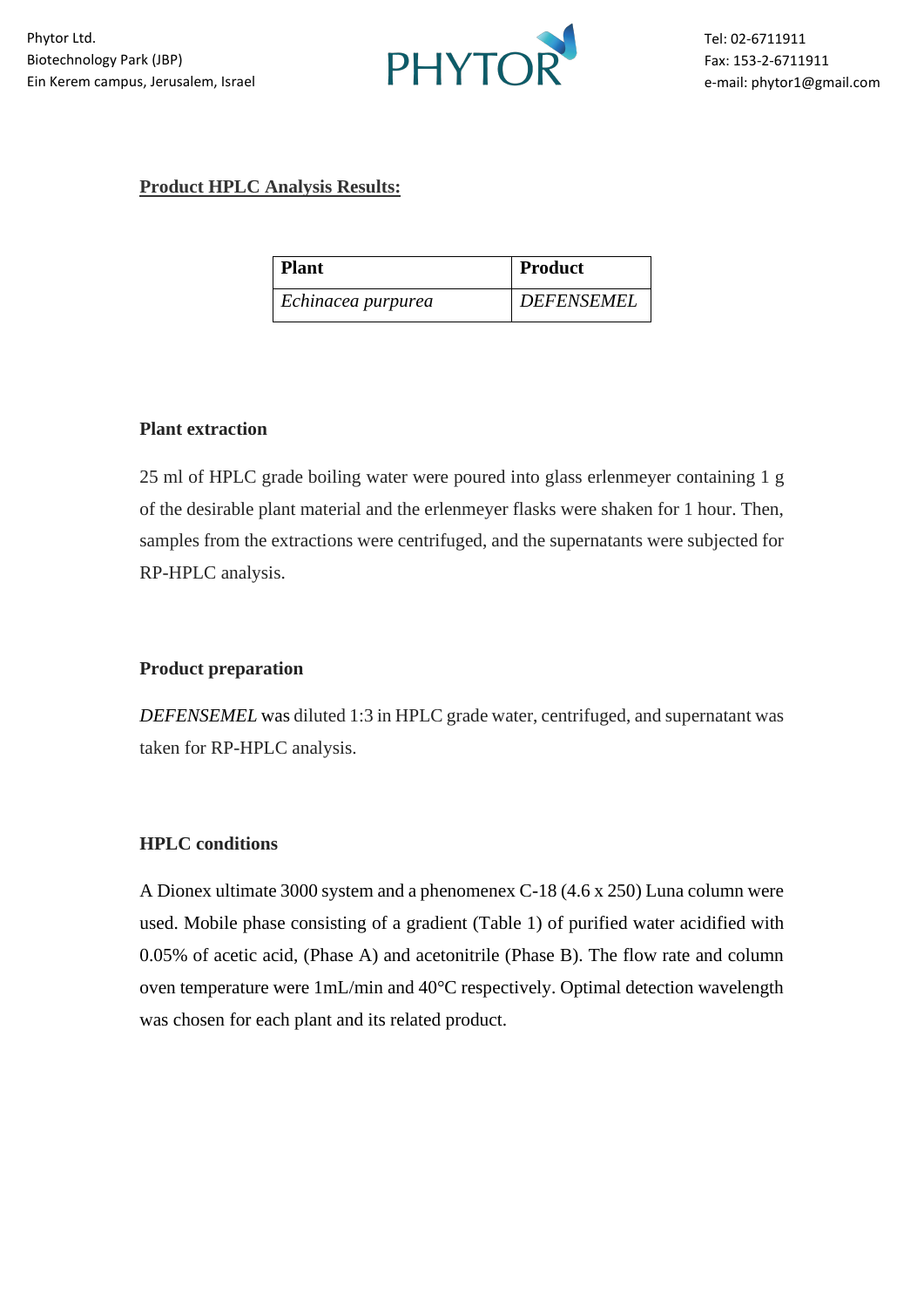

## **Table 1**

|              | Time (min)   Phase A $%$ | Phase B % |
|--------------|--------------------------|-----------|
| 0            | 74                       | 26        |
| $\mathbf{1}$ | 58                       | 42        |
| 4.5          | 56                       | 44        |
| 4.8          | 10                       | 90        |
| 6            | 10                       | 90        |
| 6.5          | 74                       | 26        |
| 8            | 74                       | 26        |
| 10           | 74                       | 26        |



**Figure 1: Chromatogram of the product** *DEFENSEMEL* **and its main herbal component. The number on the upper right side represents the optimal wave length for the desired compounds detection**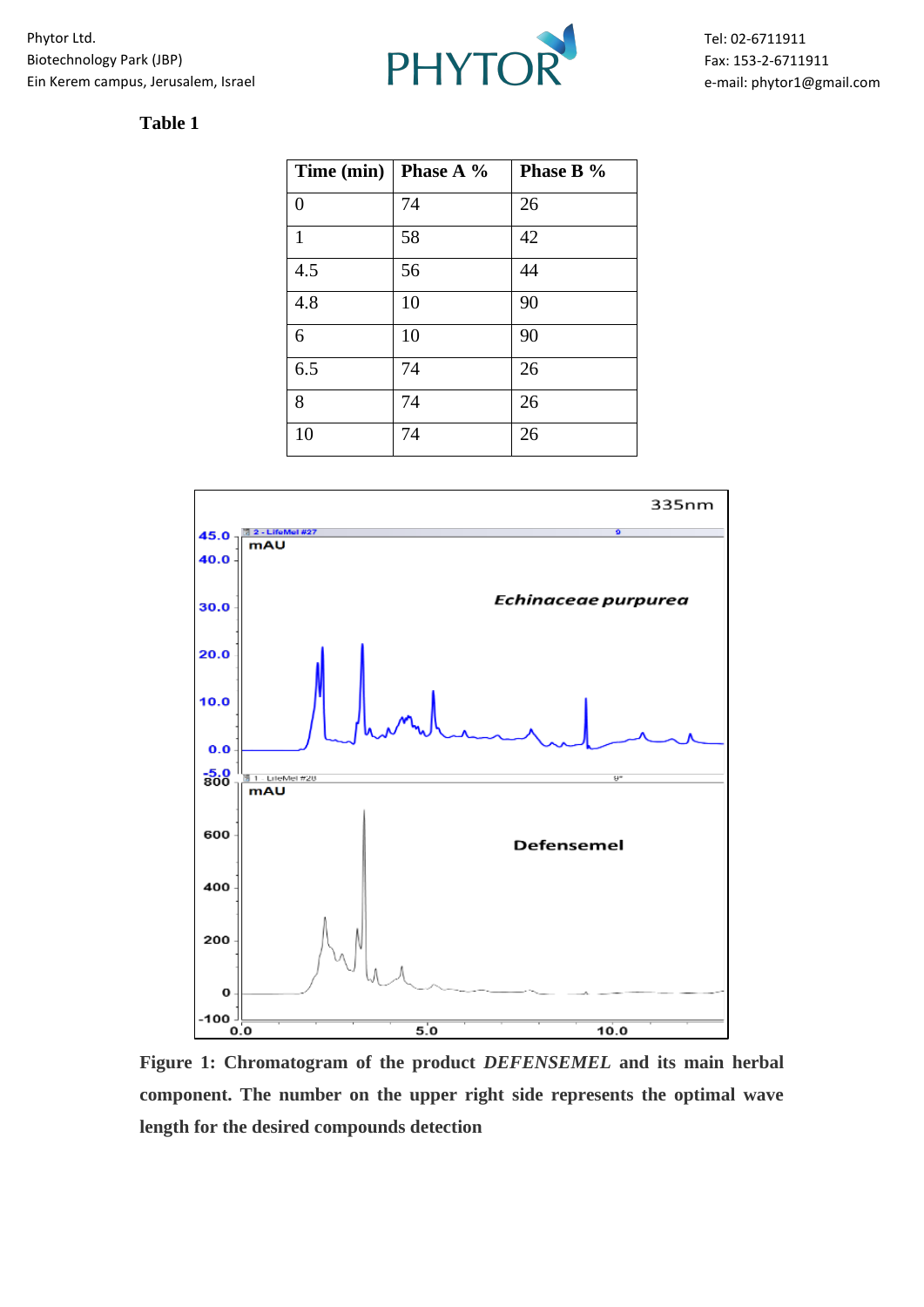

## **Bibliographic References in addition to the EMEA document regarding the herbal substances in the formula**

- Blumenthal M, editor. The Complete German Comission E Monographs: Therapeutic Guide to Herbal Medicines. The American Botanical Council, 1998.
- Bradley PR, editor. British Herbal Compendium, Vol I. Bournemouth: British Herbal Medicine Association, 1992.
- British Herbal Pharmacopoeia. Keighley: British Herbal Medicine Association, 1983.
- British pharmacopoeia. Vol. I (International edition and addendum). London, Her Majestv's Stationerv Office, 1995.
- Clifford T., Howatson G., West DJ Stevenson EJ., The Potential Benefits of Red Beetroot Supplementation in Health and Disease. Nutrients. 2015
- CONSENSUS DOCUMENT ON THE BIOLOGY OF BETA VULGARIS L. (SUGAR BEET). ENV/JM/MONO (2001)11. Series on Harmonization of Regulatory Oversight in Biotechnology No. 18. OECD Environment, Health and Safety Publications.
- ESCOP monographs on the medicinal uses of plant drugs. Fascicule 3. Devon, European Scientific Cooperative on Phvtotherapv, 1997.
- European pharmacopoeia, 3rd ed. Strasbourg, Council of Europe, 1996.
- [Gardiner P,](http://www.ncbi.nlm.nih.gov/pubmed?term=Gardiner%20P%5BAuthor%5D&cauthor=true&cauthor_uid=18236826) [Phillips R,](http://www.ncbi.nlm.nih.gov/pubmed?term=Phillips%20R%5BAuthor%5D&cauthor=true&cauthor_uid=18236826) [Shaughnessy AF.](http://www.ncbi.nlm.nih.gov/pubmed?term=Shaughnessy%20AF%5BAuthor%5D&cauthor=true&cauthor_uid=18236826) *Herbal and Dietary Supplement drug Interactions in Patients with Chronic Illnesses*, [Am Fam Physician.](http://www.ncbi.nlm.nih.gov/pubmed/18236826) 2008;77:73- 78.
- Guidelines for Herbal ATC Classification, The Upsala Monitoring Centre. WHO Collaborating Centre of International Drug Monitoring. 2004.
- Hansel *R.Phytopharmaka,* 2nd ed. Berlin, Springer-Verlag, 1991.
- Herbal ATC Index, The Upsala Monitoring Centre. WHO Collaborating Centre of International Drug Monitoring. 2004.
- Izzo AA. *Interactions between Herbs and Conventional Drugs: Overview of the Clinical Data*, Med Princ Pract 2012; 21: 404-428.